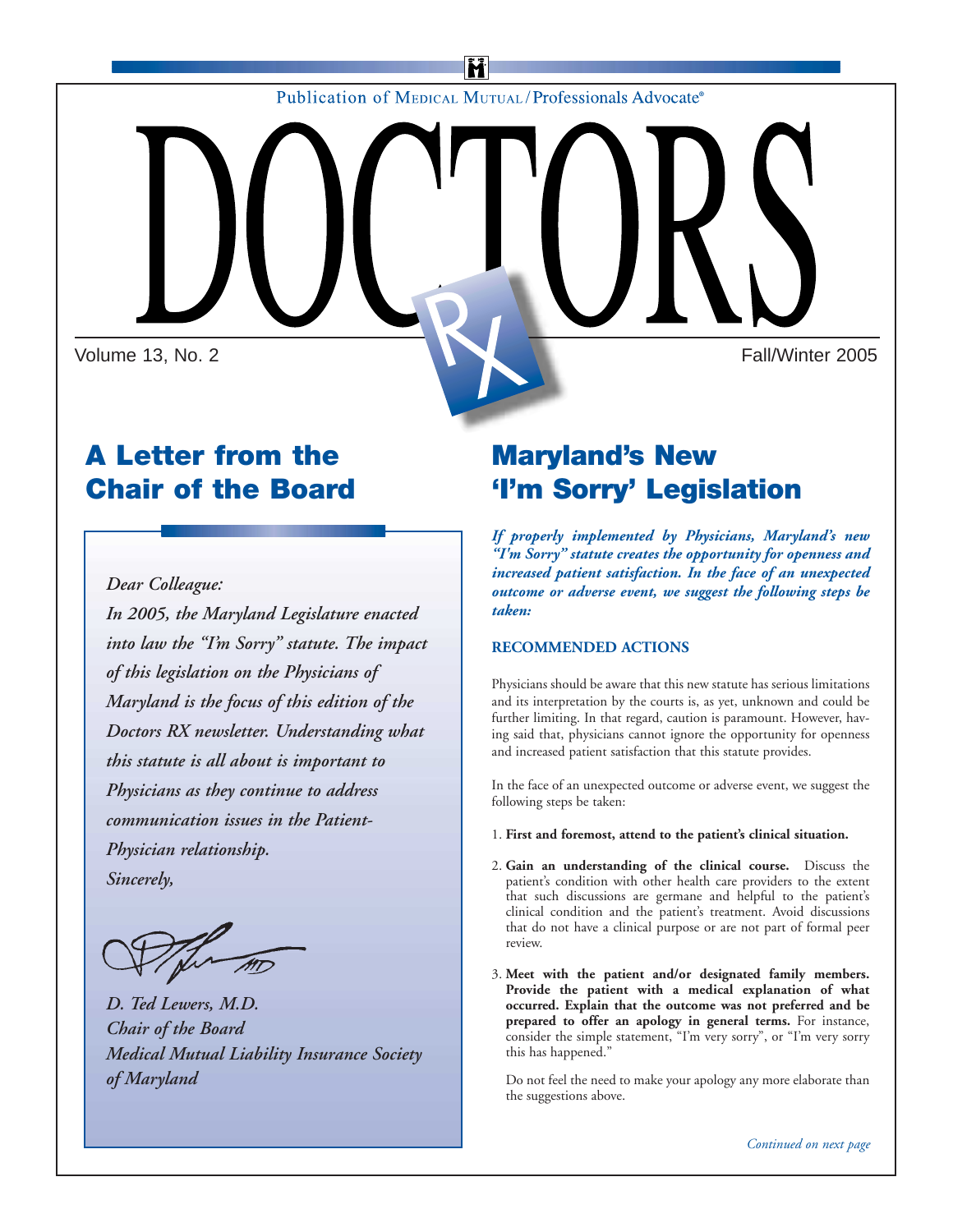#### Separate the apology from the explanation or discussion of options: "I'm very sorry this has happened. Now, let's talk about your options for future treatment."

Do not respond to accusations by the patient or the patient's family

1 Avoid admitting fault or liability. Any apology which either (1) calls into question your clinical course or clinical judgment or (2) suggests that your treatment or your judgment was the cause of the patient's unfavorable result would be considered an admission of fault and should be avoided. For instance, "I'm sorry; this was my fault", or "I'm sorry; I should never have tried this procedure" or "I'm sorry; I should have tried a different approach" or "I'm sorry; it was clearly my method of treatment which caused this problem" or "I'm sorry; it was just a mistake" or "I'm sorry; I guess I was wrong, after all" are all forms of apologies accompanied by admissions. These will be considered admissible evidence, and will be used against you in the event of a lawsuit.

#### 4. **Advise the patient of the need for future treatment.**

5. **Provide additional information to the patient/family as it becomes available.**

#### 6. **BE ACCESSIBLE**

**Doctors RX**Elizabeth A. Svoysky, J.D., *Editor* Director of Risk Management Services

This conversation, while sympathetic, should be medically factual and not based on conjecture. Do not speculate. Remember that your demeanor will communicate as strong a message to your patient as your words. To the extent your words have limited protection under the new statute, your demeanor can only help you so long as your expression of sympathy is sincere and is delivered to your patient in a manner that lets your patient know that you are sincere.

If you experience an untoward event that you are unsure as to how to handle, or feel you need further guidance before proceeding, <sup>p</sup>lease contact the Risk Management Services Department for assistance. We strongly recommend that physicians continue to hone their communication skills – it can only inure to your benefit.

### *Understanding and Implementing Maryland's 'I'm Sorry' Legislation*

*Benjamin S. Vaughan, Esq. Armstrong, Donohue, Ceppos & Vaughan*

M



As of January 11, 2005, Maryland has joined a growing list of states that have addressed the issue of apology and enacted "I'm Sorry" statutes. The upshot of these statutes is to render inadmissible, to varying degrees, a health care provider's "apology" to a patient who has suffered an unexpected, and unwanted, outcome.

Several states (Massachusetts and Colorado, for example) have established new evidentiary rules or statutes that render any expressions of sympathy inadmissible, even those containing explicit admissions of fault or wrongdoing. Others, such as Texas and California, have drawn a distinction between simple apologies containing no admission of fault or liability (which are inadmissible) and apologies containing such admissions (which remain admissible.) Maryland has followed the **latter** model.

Benjamin S. Vaughan is a partner in the law firm of Armstrong, Donohue, Ceppos and Vaughan.<br>Mr.Vaughan practices in the areas of civil and criminal litigation, focusing primarily on the defense of<br>hospitals, Physicians, he

| <b>Numbers you should know!</b>      |                      |
|--------------------------------------|----------------------|
| Home Office Switchboard              | 410-785-0050         |
| Toll Free                            | 800-492-0193         |
| Incident/Claim/<br>Lawsuit Reporting | ext. 163             |
| Risk Management<br>Seminar Info      | ext. 223 or 225      |
| Risk Management<br>Questions         | ext. 224             |
| Main Fax                             | 410-785-2631         |
| Claims Department Fax                | 410-785-1670         |
| Web Site                             | www.weinsuredocs.com |
|                                      |                      |

## M **CME Evaluation Form**

### **Statement of Educational Purpose**

"Doctors RX" is a newsletter sent twice each year to the insured physicians of MEDICAL MUTUAL/Professionals Advocate. Its mission and educational purpose is to identify current health care related risk management issues and provide physicians with educational information that will enable them to reduce their malpractice liability risk.

Readers of the newsletter should be able to obtain the following educational objectives:

1) gain information on topics of particular importance to them as physicians, 2) assess the newsletter's value to them as practicing physicians, and 3) assess how this information may influence their own practices.

### **CME Objectives for Maryland's New "I'm Sorry" Legislation**

Educational Objectives: Participants should be able to:

- 1. Describe the basic concepts of Maryland's "I'm Sorry" legislation.
- 2. Understand potential implementation issues of the statute.
- 3. Describe the differences between a partial apology and a full apology.

|                                                              | Strongly<br>Agree | Strongly<br><b>Disagree</b> |
|--------------------------------------------------------------|-------------------|-----------------------------|
| Part I. Educational Value:                                   |                   | 5 4 3 2 1                   |
| I learned something new that was important.                  |                   | ם ם ם ם ם                   |
| I verified some important information.                       |                   | 88 8                        |
| I plan to seek more information on this topic.               |                   | $\Box$ $\Box$               |
| This information is likely to have an impact on my practice. |                   |                             |

*Part 2. Commitment to Change:* What change(s) (if any) do you plan to make in your practice as a result of reading this newsletter?

*Part 3. Statement of Completion:* I attest to having completed the CME activity.

Signature: Date:

*Part 4. Identifying Information:* Please PRINT legibly or type the following:

Address:

Name: Telephone Number:

| D. Ted Lewers, M.D., Chair of the Board                |
|--------------------------------------------------------|
| MEDICAL MUTUAL Liability Insurance Society of Maryland |

Copyright © 2005. All rights reserved. MEDICAL MUTUAL Liability Insurance Society of Maryland

Articles reprinted in this newsletter are used with permission. The info contained in this newsletter is obtained from sources generally considered to be<br>reliable, however, accuracy and completeness are not guaranteed. The information is<br>intended as risk management advice. It does not constitut be directed to your attorney

All faculty/authors participating in continuing medical education activities sponsored<br>by MEDICAL MUTUAL are expected to disclose to the program participants any real or<br>apparent conflict(s) of interest related to the cont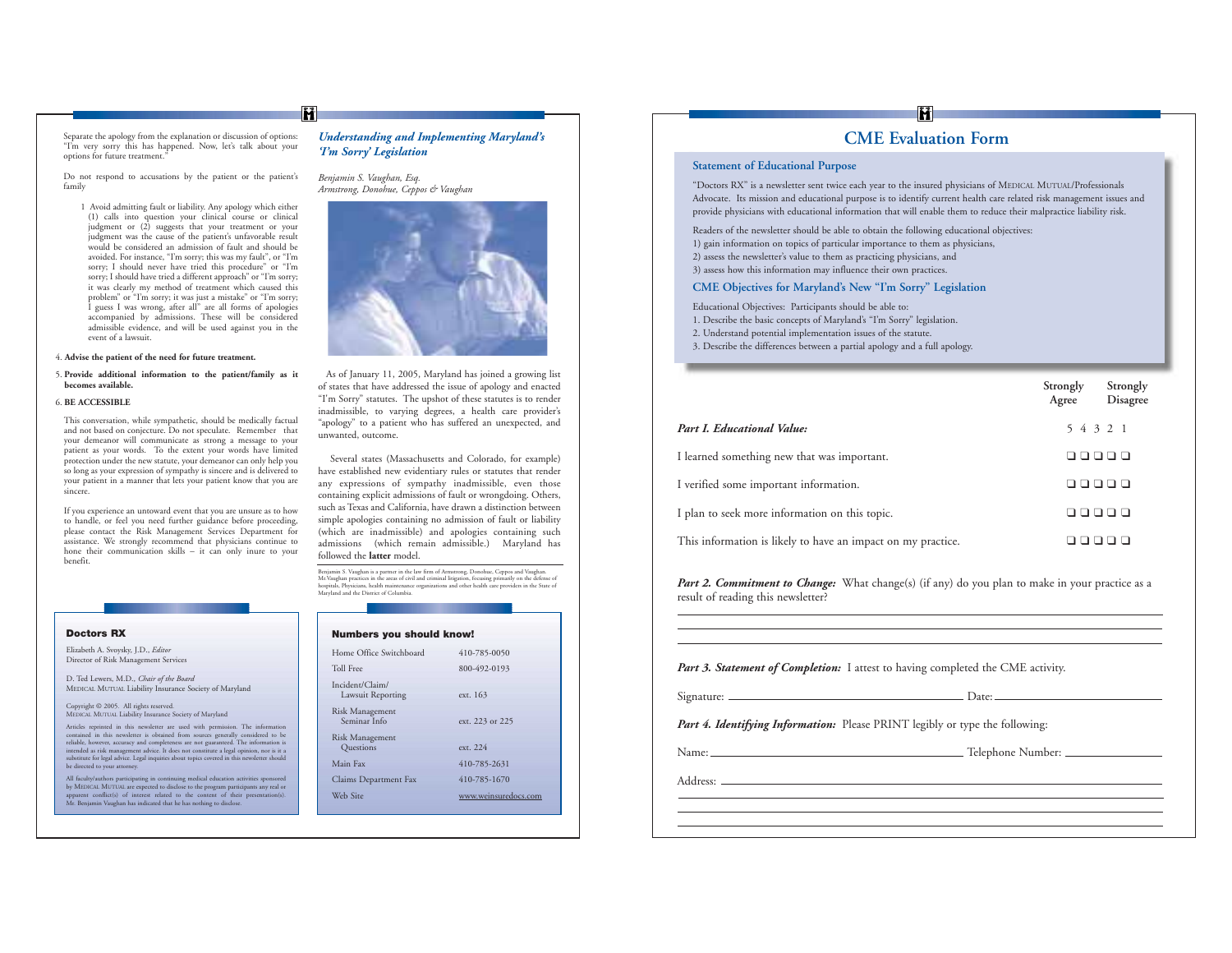# Й **CME Test Questions**

### **Instructions for CME Participation**

*CME Accreditation Statement —* MEDICAL MUTUAL Liability Insurance Society, which is affiliated with Professionals Advocate, is accredited by the Accreditation Council for Continuing Medical Education to sponsor continuing medical education for physicians. МЕРКАІ. MUTUAI. designates<br>this educational activity for a maximum of one hour in category 1 credit towards th claim only those hours of credit that he/she actually spent in the educational activity.

- Instructions—to receive credit, please follow these instructions: 1. Read the articles contained in the newsletter and then answer the test questions.
- 2. Mail or fax your completed answers for grading:

Med•Lantic Management Services, Inc. Fax: 410-785-2631 225 International CircleP.O. Box 8016 Hunt Valley, Maryland 21030 Attention: Risk Management Services Dept.

3. One of our goals is to assess the continuing educational needs of our readers so we may enhance the educational effectiveness of the Doctors RX. To achieve this goal, we need your help. You must complete the CME evaluation form to receive credit. 4. Completion Deadline: March 31, 2006

5. Upon completion of the test and evaluation form, a certificate of credit will be mailed to you. Please allow three weeks to receive your certificate.

1. Maryland joins Massachusetts and Colorado in affording Physicians the ability to admit liability to a patient without fear that the admission will be used against them in a medical malpractice action.

- A. True B. False
- 2. Maryland's new statute provides protection only with regard to a "partial apology."

A. True B. False

3. The Maryland statute provides guidance for Physicians as to what distinguishes an apology without an admission of fault from an apology containing an admission of fault.

- A. True B. False
- 4. There is currently no appellate case law in Maryland interpreting the statute.

A. True B. False

5. The intent of the new statute is to foster an atmosphere of openness between Physician and patient in the face of an untoward outcome.

A. True B. False

A. True B. False

6. There is no need to meet with the patient/family once the patient has been stabilized.

7. There is some evidence that a partial apology can be beneficial when the resulting injury is severe or when there is strong evidence of the offender's responsibility.

A. True B. False

8. The impact of this statute won't be known for many years.

A. True B. False

9. When speaking to a patient/family about an untoward outcome, it is a good idea to place blame immediately.

A. True B. False

10. It is important to be accessible to the patient/ family for any additional questions/concerns they might have about an untoward outcome.

A. True B. False

### Thus, our new statute reads as follows:

- (1) **Except as provided in paragraph (2) of this subsection, in a proceeding subject to Title 3, Subtitle 2A of this article (Maryland Health Care Malpractice Claims Act) or a civil action against a health care provider, an expression of regret or apology made by or on behalf of the health care provider, including an expression of regret or apology made in writing, orally, or by conduct, is inadmissible as evidence of an admission of liability or as evidence of an admission against interest.**
- (2) **An admission of liability of fault that is part of or in addition to a communication made under paragraph (1) of this subsection is admissible as evidence of an admission of liability or as evidence of an admission against interest in an action described under paragraph (1) of this subsection.**

See, Md. Cts. & Jud. Proc. Code Ann. § 10-920 (2005)



### *Basic Concepts:*

M

In over-simplified terms, the Maryland statute establishes that certain apologies made by a health care provider to a patient will not be admissible in evidence at trial in the course of a medical malpractice lawsuit. This means a jury or finder of fact would never know about the apology.

The statute anticipates two types of apologies:

- (1) the simple "expression of regret or apology" which does not include any admission of fault or liability, (otherwise known as the "partial apology"), and
- (2) an expression which does contain an admission of fault or liability (the "full apology").

The statute renders only the first example - the partial apology - inadmissible into evidence in a medical malpractice trial "as evidence of an admission of liability or as evidence of an admission against interest."

> The second example - the full apology - is fully admissible and is given the effect of an admission of fault or liability. In other words, a jury or finder of fact would be entitled to know about the apology and could infer that the health care provider was at fault or was liable by virtue of the apology.

> This new piece of legislation is one of the more recent examples of a nationwide trend towards encouraging physicians and other health care providers to express empathy, sympathy and even contrition to patients who have suffered unfortunate outcomes.Thus, the legislatures of California, Colorado, Florida, Illinois, Massachusetts, Michigan, North Carolina, Ohio, Oklahoma, Oregon, Tennessee, Texas, Washington State and Wyoming have passed "I'm Sorry" laws that, with some variation in theme, place limitations upon the admissibility of apologies. The purpose of these statutes is to provide health care providers with a shield to some degree so that they may more freely offer expressions of apology, regret, condolence and, in some cases, even acceptance of fault and regrets, without fear that the expression will come back to haunt them if a lawsuit is filed and they find themselves before a jury trying to defend against allegations of negligence. The hope is that those expressions of apology will have the effect of limiting the overall number of new malpractice lawsuits by providing the